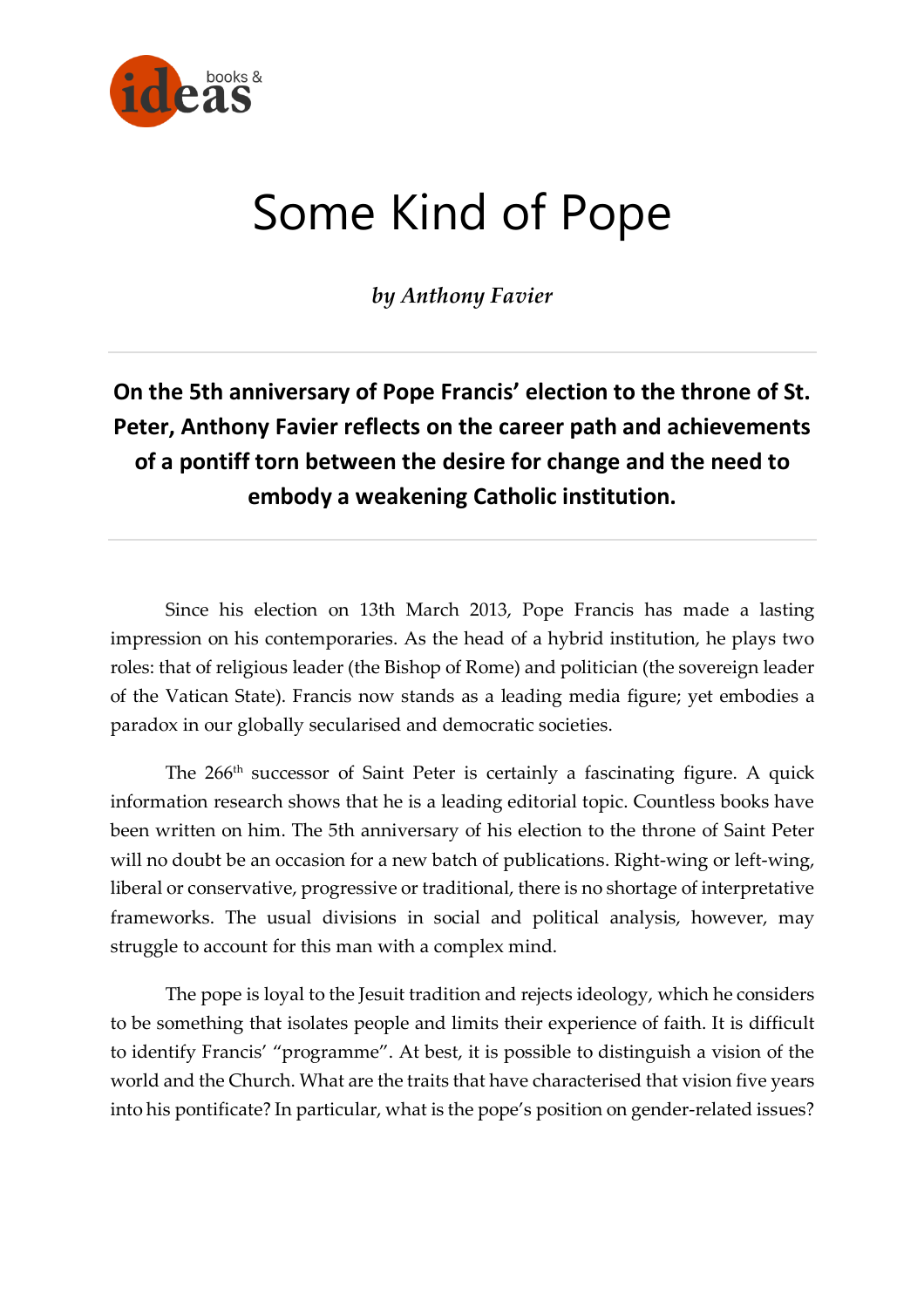Although the pope enjoys unprecedented popularity, it could be said that his method has revived tensions within contemporary Catholicism. Will Francis succeed in being both the pope of change and the guardian of Catholic unity?

#### **Latin American and Jesuit pope of a globalised Church**

Following a resignation that was unprecedented in the recent history of the papacy, the cardinal electors chose a little-known Argentinean bishop to be the new pope in 2013. Journalists' difficulty in deciphering the name announced from the balcony in the famous formula "habemus papam" by the senior Cardinal Deacon was evidence of the fact that Cardinal Bergoglio was an unknown *papabile* at the time of his election.

Born in Argentina in 1936 into a family of Italian emigrants, Jorge Mario Bergoglio has often told the story of his vocation. After a confession that greatly inspired him while still a young student, he felt called to the priesthood in 1953 and entered the Society of Jesus as a novice in 1958.<sup>1</sup> Having completed the highly demanding Jesuit training, he was ordained as a priest in 1969 and took his fourth vow of obedience to the pope in 1973.

While still a young man, Jorge Mario Bergoglio was named provincial superior as Argentina was sinking into a dictatorship. That was a complex time for him. Father Bergoglio governed his province with an iron fist during the crisis of vocations. He restricted Jesuits' freedom of expression in order to protect the order from General Videla's regime. Although he was held responsible for abandoning two Jesuit priests, who had gone against his orders and been arrested by the regime, an Argentinean court later ruled that he had not reported them.<sup>2</sup> Nevertheless, it was partly because of this episode that he was sent to Germany from 1980 to 1986. When he returned, he did not hold any particular function before being appointed Auxiliary Bishop of Buenos Aires then Titular Bishop in 1998.

Bergoglio gained recognition during a synod of American bishops on the issue of poverty. He was rewarded by being promoted to the cardinalate by John Paul II in

<sup>1</sup>The pope has told this story in various books such as J*e crois en l'homme*, Paris, J'ai lu, 2014, p. 45.

<sup>2</sup> Paulo A. Paranagua, "Le Jésuite Jorge Mario Bergoglio était le chef d'une Église argentine [contestée"](http://america-latina.blog.lemonde.fr/2013/03/13/le-jesuite-jorge-mario-bergoglio-etait-le-chef-dune-eglise-argentine-contestee/), *Américana Latina (VO)*, blog in *Le Monde*, 13 March 2013, (website visited on 24 January 2018).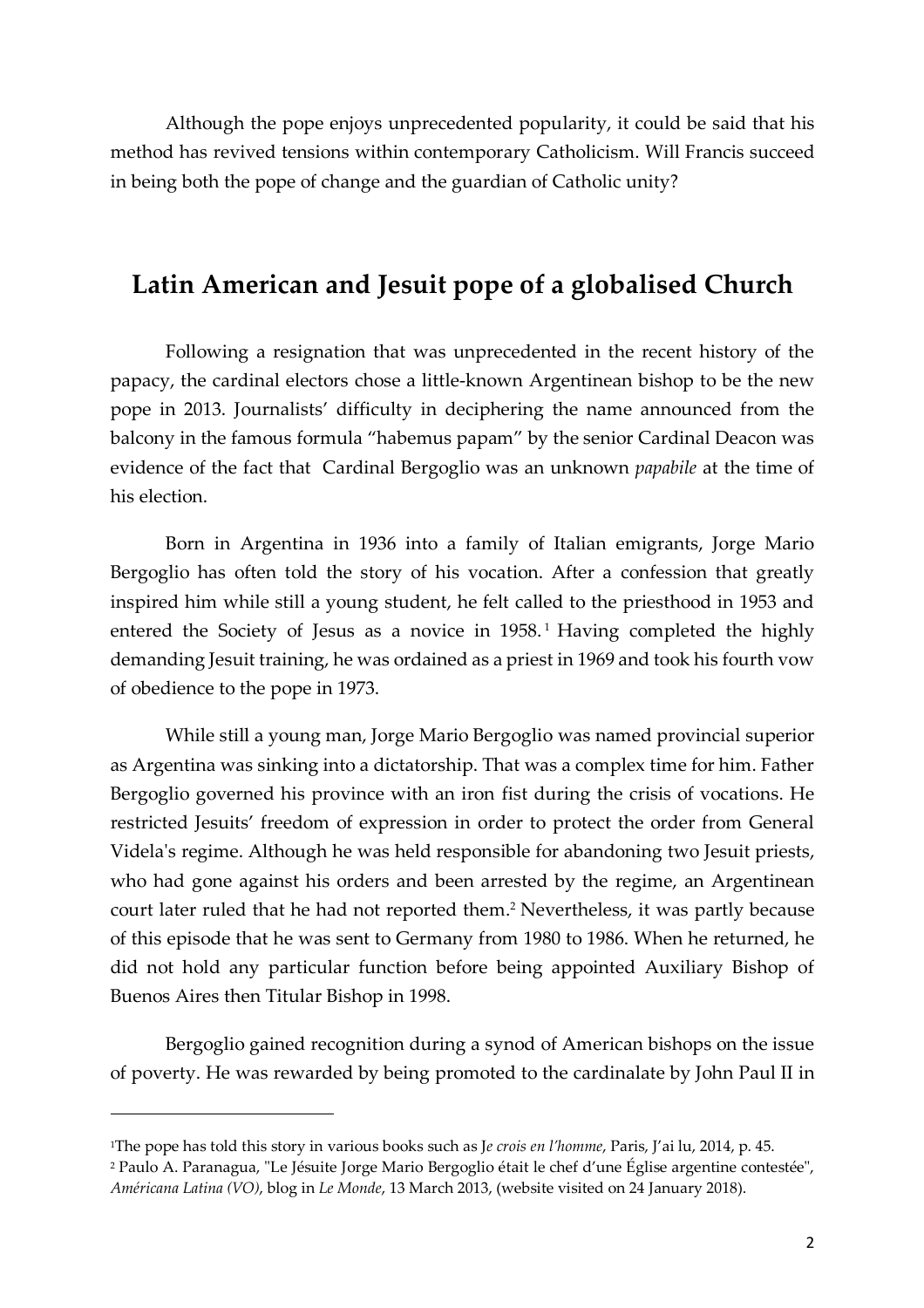2001. When the latter died in 2005, Bergoglio was already considered a *papabile* but his past resurfaced when the press published information regarding the two Jesuit priests abandoned under the dictatorship. In 2007, during a Latin American Episcopal Council (CELAM), he played a major role in drafting the final text and made an impression on his colleagues. After the resignation of Benedict XVI in 2013, the cardinals showed the confidence in him that they had failed to show seven years before.

The pontificate of Pope Francis is at odds with that of his predecessor in three main areas. First of all, he is the first Latin American pope of an institution that, despite the evangelisation of America from the 16th century onwards, had failed to promote a cleric from the New World to the top of its hierarchy. While the 1978 election of John Paul II from Poland marked a break with tradition, he was still a European, albeit from the East, much like Josef Ratzinger, his successor in 2005, who was Bavarian.

First of all, the election of Pope Francis confirmed that Catholicism's centre of gravity had shifted towards the southern nations. While in the 1950s, the countries of Western Europe, led by France and Italy, formed the demographic heart of Roman Catholicism, this later has progressively moved to Latin America. Two countries alone, Brazil and Mexico, with 113 million and 96 million Catholics respectively, represent 19% of Catholics in the world. That is more than the entire African continent, which totals 16%.

International relations specialist Constance Colona-Césari also believes that Pope Francis' action should be considered through the North-South prism. She maintains that there is "a big difference in comparison with the pontificate of Benedict XVI, who showed no hope of acting in a temporal fashion (...) and was a sovereign pontiff who focused on the life of the Church (...): peace with traditionalists, mass in Latin, and coming to terms with the Second Vatican Council".<sup>3</sup>

Francis therefore endeavours to rely more on the institution's "soft power" in order to produce a critical analysis of financial globalization and its lack of ethics. No European capital has yet been rewarded with a visit from Pope Francis, who instead focuses his attention on the suburbs and the poor, and maintains a resolutely Latin American perspective. With Francis, "the Vatican today sees itself as a counter-power against globalisation, the injustices it generates, environmental crises, the destruction

<sup>3</sup> Constance Colona-Césari, "Le Vatican, une diplomatie d'influence",*Les Enjeux internationaux* television programme, France Culture, 25 December 2017.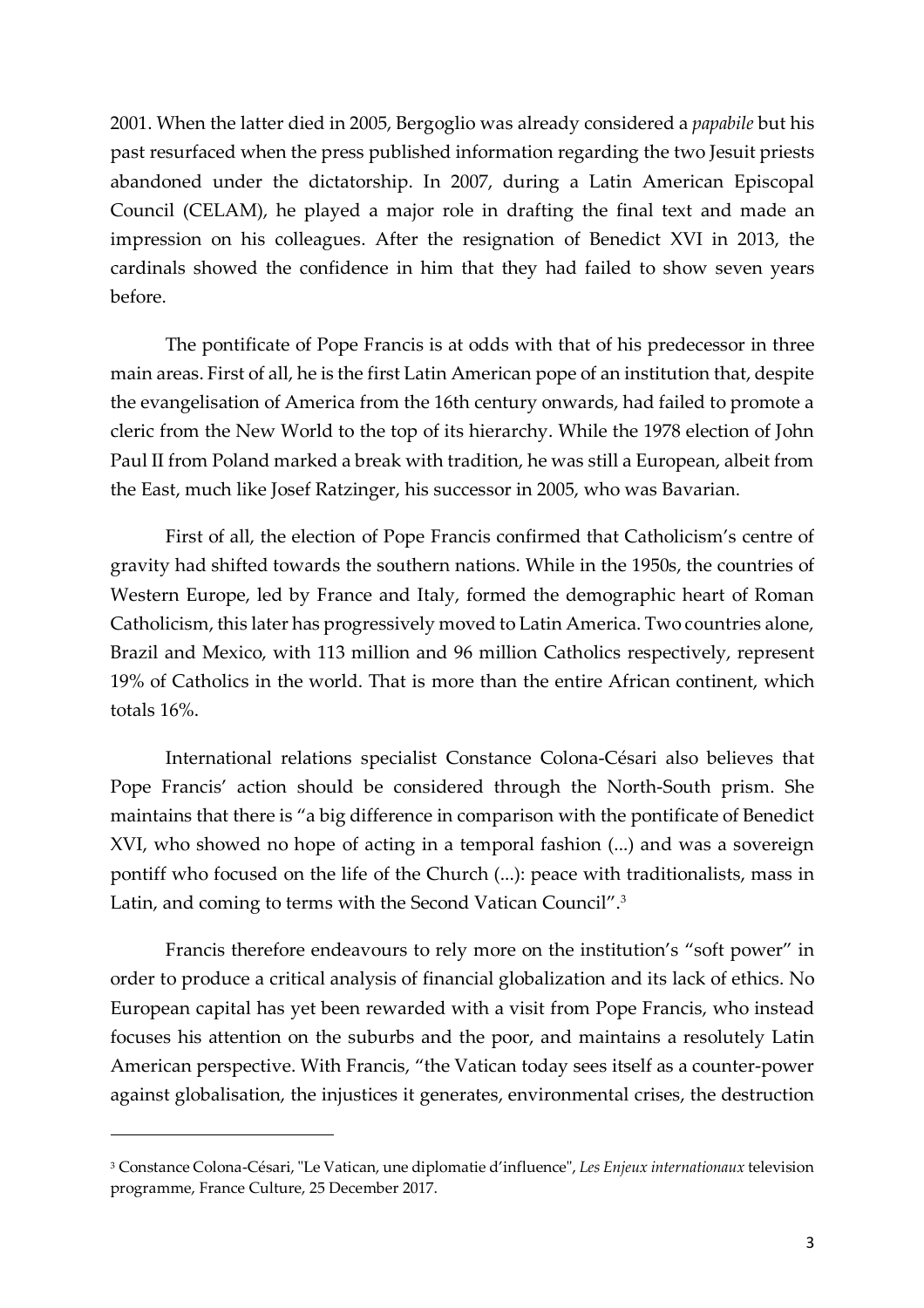of the planet" <sup>4</sup> and we could add to this list Europe's struggle to manage the humanitarian migrant crisis.

History may allow the innovative nature of Francis' papacy to be put into context. In fact, it is only since the end of the Papal States, when Italy unified, that the Holy See has had to make a virtue of necessity and take on the role of moral watchdog on contemporary issues. For papal historian Philippe Levillain, "the capture of Rome in 1870 reduced the Holy See to the Word. The institution gained in mystery what it lost of its bedrock of historical conviction."<sup>5</sup> The papacy morally asserted itself in its ultimately successful struggle against ideologies that were threatening its very existence during the Second World War and the Cold War. At the time of the Second Vatican Council, whose opening in 1962 was one of the first events to be given global coverage by satellite television, the pope, who had previously described himself as a prisoner of the Vatican, became an international leader for whom travel became a vital tool for communication.

From 1978, John Paul II skilfully played the role of globe-trotting pontiff. He became a defender of human rights, long since regarded warily by the Church, against communism or what he considered to be the misguided ways of liberal modernity. His pontificate was arguably one of the most important stages in the metamorphosis of the recent papacy. Pope Francis is the inheritor of this contemporary history and, in his predecessors' wake, is making the most of the opportunities presented by an institution whose strength lies in the density of the diplomatic network and cultural relay of a pool of 1.3 billion baptised Catholics.

Overwhelmed by a Curia beset by rumours and public scandals, and worn out by old age and illness, Benedict XVI chose to renounce the office of Sovereign Pontiff in 2013. The man who had so excelled as cardinal in the role of Prefect of the Congregation for the Doctrine of the Faith during John Paul II's papacy was somewhat overwhelmed by his role as pope, which requires a very special charisma. The events surrounding his Regensburg address, the reinstatement of several fundamentalist bishops, one of whom proved to be a negationist, and controversy over the use of condoms quickly cast a shadow over his pontificate. Western societies showed deep distrust of him. It is fair to say that the choices of the German prelate could have thrown the Church's centre of gravity off-balance. Indeed, Benedict XVI had liberalised the use of the traditional Latin mass, taken as a sign of appeasement

<sup>4</sup> Idem.

<sup>5</sup> Philippe Levillain, *Le moment Benoît XVI*, Paris, Fayard, 2008, p. 19.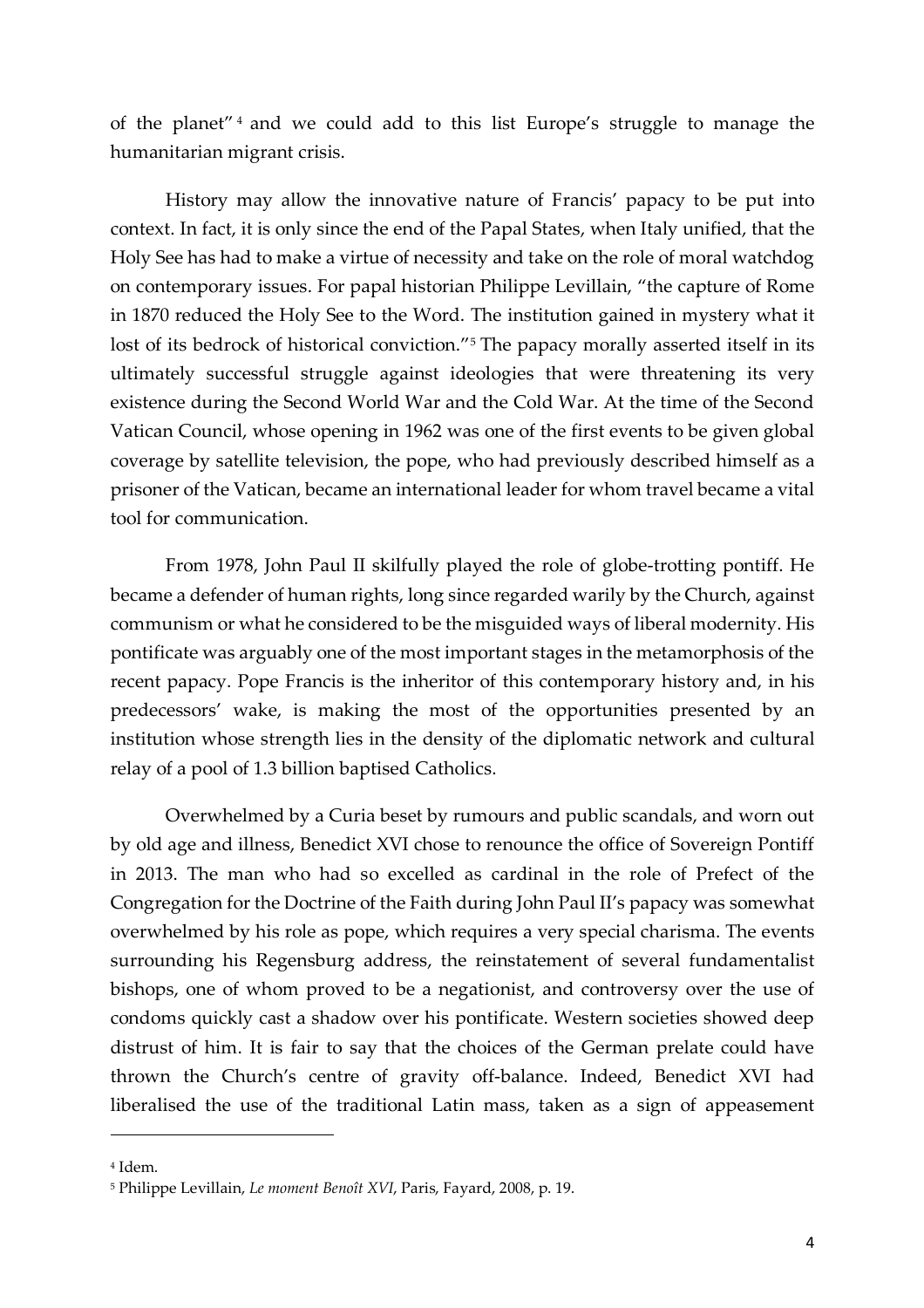towards the "Lefebvrists", <sup>6</sup> and had shown a certain dogmatic intransigence, particularly with regard to bioethical issues.

Francis was given a warmer welcome to the papacy by Catholics and the general public alike because he had the ability to renew the papal style. An excellent pastor, at ease speaking and improvising particularly during his weekly audiences, the new pope quickly established a presence that made him popular. This gave a moral foundation to his message, taking it beyond Catholicism itself.

A number of *exempla* rapidly forged his image as an accessible, affable and good-humoured priest: being blessed by the crowd at the time of his election, refusing to live in the papal apartment in the heart of the Vatican in favour of modest lodgings in Saint Martha's House, allowing young people to take selfies with him on their tablets, breaking with established protocol to telephone people who send him letters and even removing the bulletproof glass on his popemobile.

In addition to these gestures which have helped to restore the Catholic institution's image, Francis has readily appropriated a number of sayings. These ecclesiastical maxims or aphorisms have also guaranteed him critical success. Comparing the Church to a "country hospital" was one of the first metaphors to draw people's attention. For Francis, priests should be like good shepherds, living with "the smell of the sheep" (in a speech given to new bishops, 19 September 2013). In December 2014, he condemned the "15 ailments" of the Curia and made comments about the sexuality of Catholics who do not "breed like rabbits". These spontaneous expressions turn his overseas trips and his speeches into events followed by the faithful and the media alike. The latter has found in him a figure whose bold words and gestures guarantee high audience ratings.

The third shift that took place with Pope Francis' election lies in the more familiar and horizontal style of governance he has resolutely chosen to implement. Some analysts attribute this to the fact that he is a Jesuit. A religious pope is not a novelty in itself, although in the contemporary era it had not occurred since the 19<sup>th</sup> century. What is entirely new, however, is the fact that he is a priest from the Society of Jesus, an order founded by Ignatius of Loyola during the Catholic Reformation.

<sup>6</sup> The Catholic fundamentalists who supported bishop Marcel Lefebvre in his 1986 clash with the Vatican.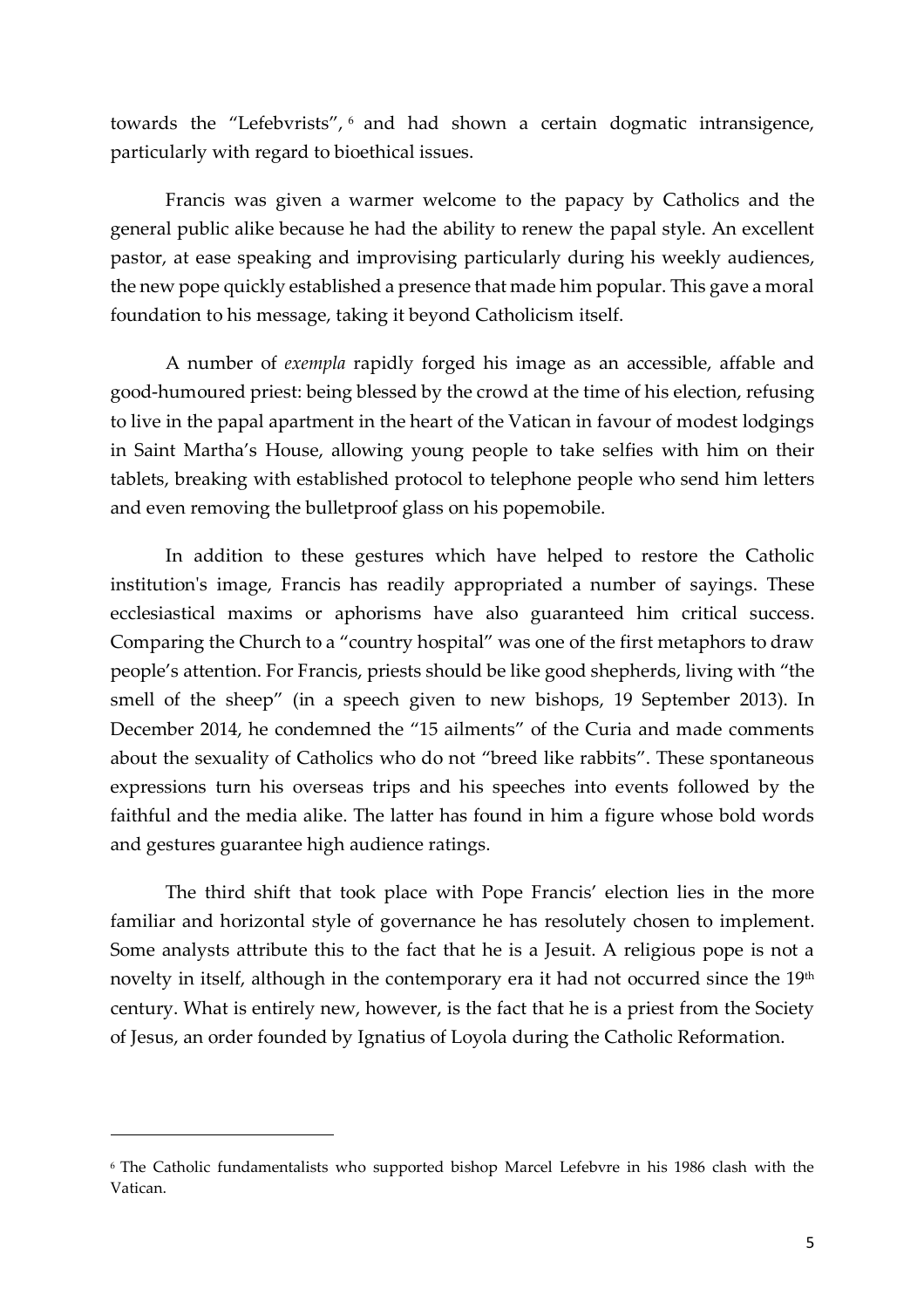Before the election of Francis, never before had the cardinals given so much power to a Jesuit in the Church. As a result of their choice, priority has shifted to "spiritual discernment": paying special attention to situations in order to decipher God's will and the closeness of the Gospels. As Francis reiterated: "*a Jesuit must be a person whose thought is incomplete, in the sense of open-ended thinking*."<sup>7</sup> . In contrast with the confident, top-down style used by Benedict XVI, a theologian and philosopher, when exercising his ministry, Francis prefers horizontality, consultation and the possibility of being challenged by situations.

This factor also makes it easier to understand the fact that any attempts to identify Pope Francis' programme are futile because his style of governance leaves considerable room for consultation and the deflection of personal judgement.

#### **From social Catholicism to sexual Catholicism?**

People's disenchantment with the Catholic institution in the West is still connected with the Second Vatican Council and the dashed hopes of progressive Catholic baby-boomers. After the Council, the overruling of the reformative branch of Catholicism was not unreasonably associated with *Humanae vitae*. In 1968, Paul VI's encyclical forbade married couples to use artificial contraceptives. The *aggiornamento* allowed in the liturgy and on certain political issues did not extend as far as morality. In the Church's social doctrine, the moment marked a shift in priority from questions of social justice to issues of morality and bioethics.

The texts of the magisterium of the Catholic Church have since confirmed that the only lawful place for sexuality is marriage, with the ultimate purpose being procreation. There can be no morally acceptable situations in which it is possible to derogate from this. The 1992 Catechism characterises homosexual acts as "intrinsically disordered". No pope has ever given any form of political legitimacy to the movement of homosexual emancipation.

With regard to the organisation of ministries, clerical duties are still not accessible to women, despite a strong intellectual drive in that direction, particularly among female theologians in North America. The polite refusals issued in the 1970s

<sup>7</sup> Antonio Spadaro, "Interview du pape François aux revues culturelles jésuites", *Études*, 419, October 2013, p. 8.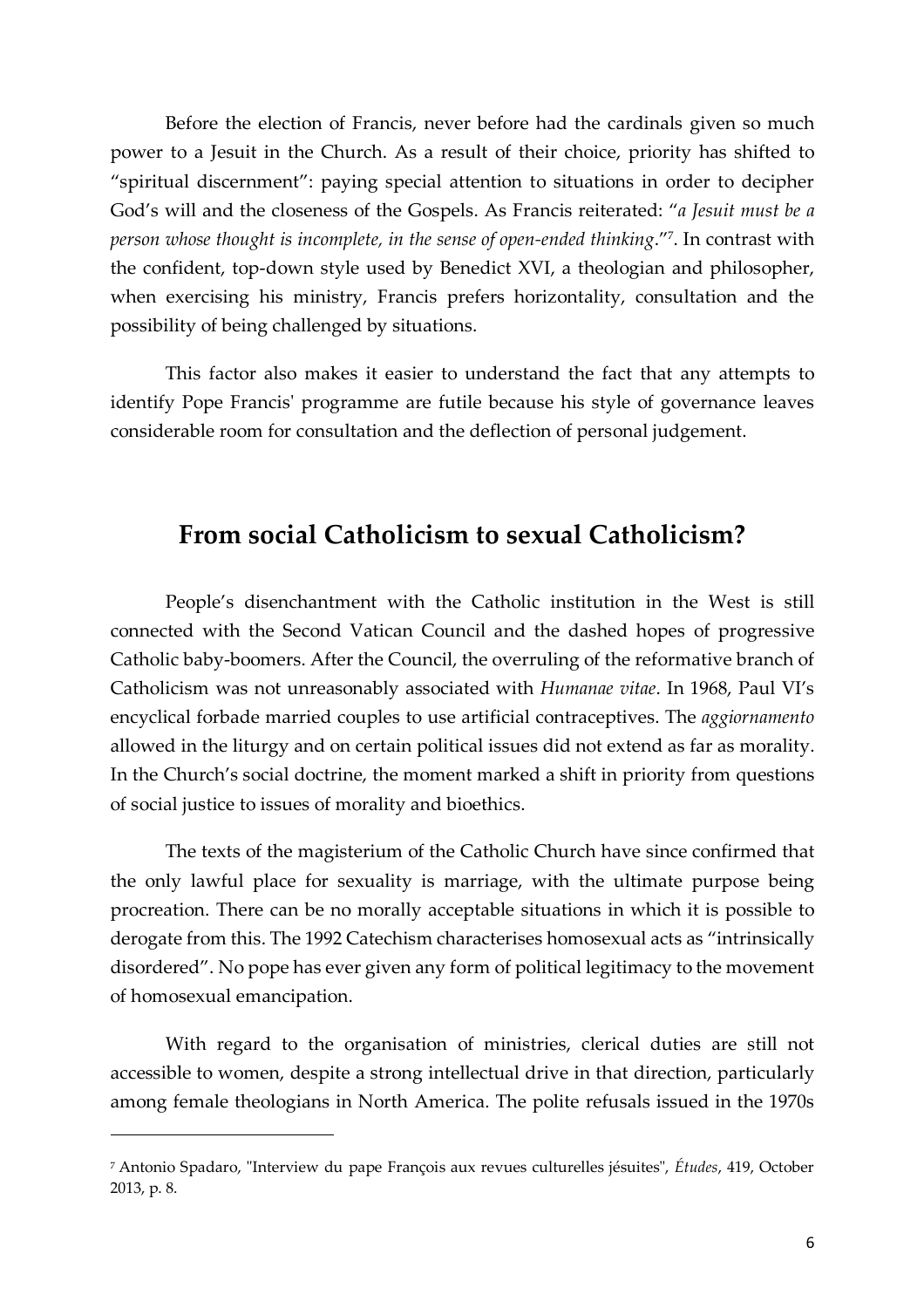turned into a clear "non possumus" under the pontificate of John Paul II during the 1990s: women cannot access the priesthood because it would constitute a derogation of the revelation.<sup>8</sup>

Finally, in the field of bioethics, Catholic couples are not authorised to use medical techniques that can fight against infertility, even in situations where it would be sufficient to use the gametes of both spouses without involving a third party.<sup>9</sup>

These varied issues have in common the fact that they relate to Catholicism's gender organisation. The changes requested by the faithful or by theologians on these questions concern the way the Catholic Church conceives and expresses the difference between the sexes. These themes share the fact that they question the ideology and gender organisation of Catholicism itself.

Benedict XVI's pontificate showed great loyalty to these different positions. In a speech given to members of the European People's Party in 2006, the German pope reiterated that the principle focus of the Church's interventions in political life "*is the protection and promotion of the dignity of the person and she is thereby consciously drawing particular attention to principles which are not negotiable*." These non-negotiable points, in other words which cannot be the object of transactions between the faithful and politicians, are "*the protection of life in all its stages (...), the recognition and promotion of the natural structure of the family*" and "*the protection of the right of parents to educate their children.*" 10

It is also to Benedict XVI that we owe the spread of the disparaging phrase 'gender theory' to describe university gender studies. These are portrayed as a plot by international institutions to destroy the traditional concept of family and legitimise homosexuality or trans identity.<sup>11</sup>

<sup>8</sup> See: Sacred Congregation for the Doctrine of the Faith, "Inter Insigniores", statement on the question of admission of women to the ministerial priesthood, 1976 ; John Paul II, "Ordinatio sacerdotalis", lettre apostolique sur l'ordination sacerdotale, 1994 ; John Paul II, "Mulieris dignitatem", Apostolic letter on the dignity and vocation of women, 1988.

<sup>9</sup> John Paul II, "Donum vitae", encyclical on respect for human life in its origin and the dignity of procreation, 1987.

<sup>&</sup>lt;sup>10</sup> Benoît XVI, "Address to the members of the European People's Party on the occasion of the Study Days on Europe", 30 March 2006, text available online on the [Vatican's](http://w2.vatican.va/content/benedict-xvi/en/speeches/2006/march/documents/hf_ben-xvi_spe_20060330_eu-parliamentarians.html) website (page consulted on 5 January 2018)

<sup>11</sup> Sara Garbagnoli and Massimo Prearo, *La Croisade "anti-genre" : du Vatican aux manifs pour tous*, Paris, Textuel, 2017.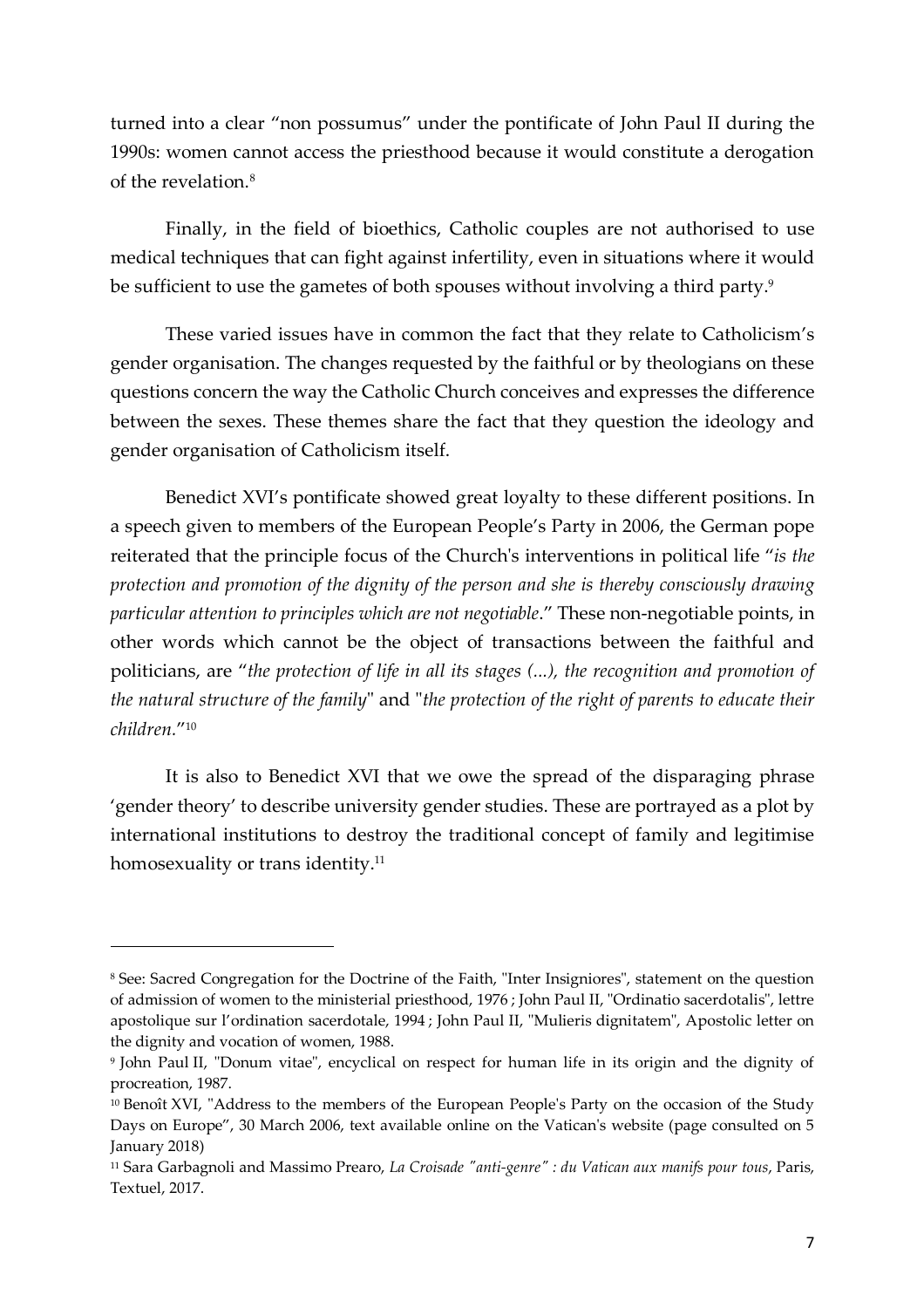In line with John Paul II, Benedict XVI had no interest in helping to develop an awareness of discernment and bioethical work but rather to defend objective and universal references on human life and sexuality that are inscribed in law and must be adopted unaltered by Catholics.

### **Francis' approach: synodal rather than magisterial**

After taking office as sovereign pontiff, Pope Francis thus inherited a rather complex situation. He has had to manage the relationship between Catholicism and modernity on issues of gender and bioethics, particularly in Western nations, without renouncing the basic tenets of the Catholic faith or embarking on a struggle against modernity with no certain outcome. The pope has done so while maintaining the unity of a Church that is itself divided on these issues.

In strategic terms, Francis has been quick to avoid becoming locked in the litigious field of sexual morality in order to regain more room for manoeuvre. In the interviews he gave to a number of Jesuit magazines in the summer of 2013, Francis spoke out against the pastoral stalemate caused by the controversial confrontation over moral issues:

We cannot insist only on issues related to abortion, gay marriage and the use of contraceptive methods. […] The Church's pastoral ministry cannot be obsessed with the transmission of a disjointed multitude of doctrines to be imposed insistently. [...] We have to find a new balance, otherwise even the moral edifice of the Church is likely to fall like a house of cards, losing the freshness and fragrance of the Gospel.<sup>12</sup>

By moving back to the field of pastoral care, in the name of a fair hierarchy of what is important in believers' proclamation of faith, Pope Francis takes up the debate where his two predecessors left off.

In addition, in order to move forward on these issues, Francis has sought to encourage a "synodal" approach based on collective reflection in the Church, in contrast with Benedict XVI who focused primarily on the "magisterial" (teaching) side

<sup>12</sup> François, *L'Église que j'espère, op. cit*.*,* p. 72-73.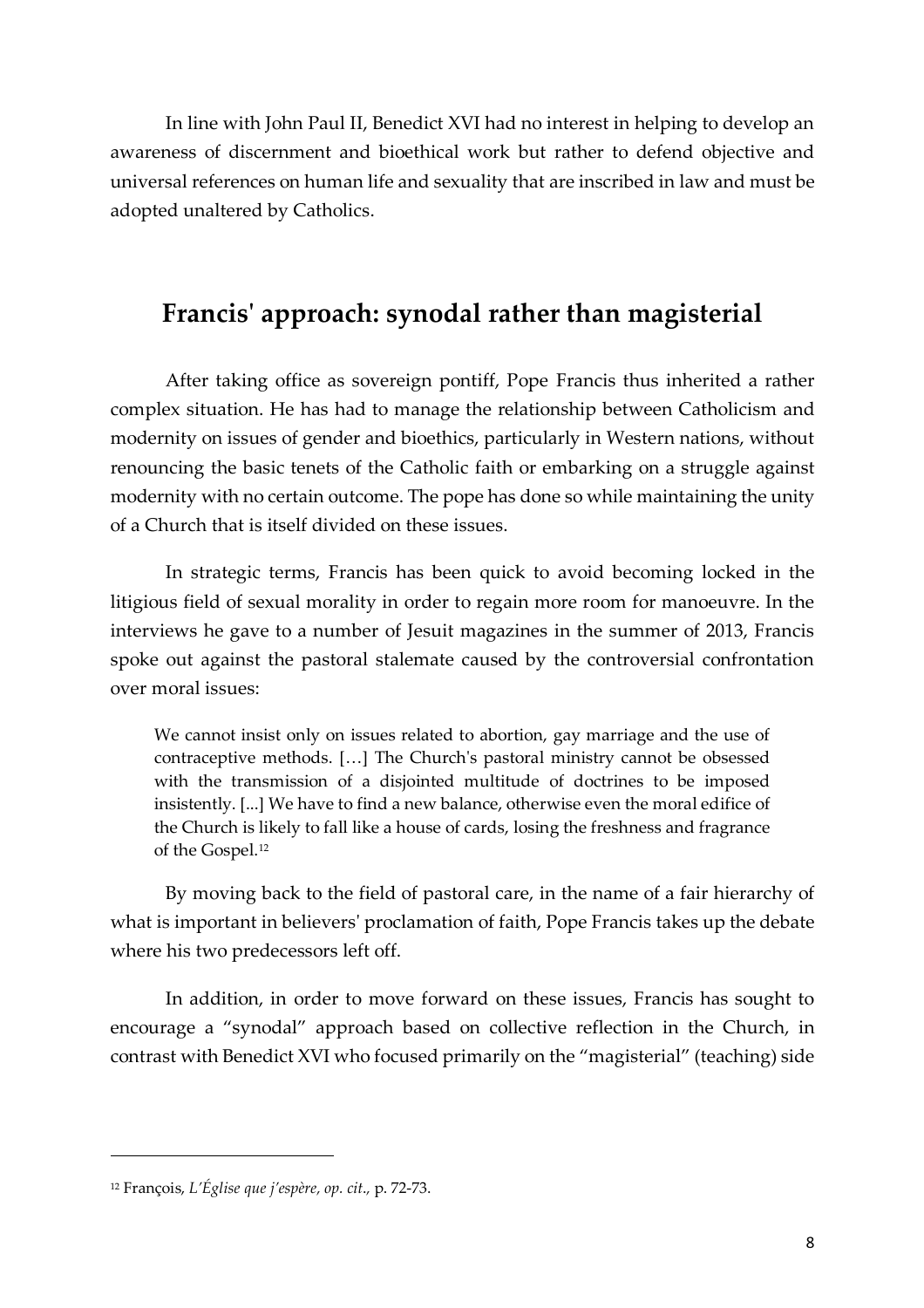of his ministry. Once elected pope, the Argentinean announced two Synods of Bishops<sup>13</sup> to be held on the subject of the family, which took place in 2014 and 2015.

#### **Internal resistance**

When questioned on the subject of "gender theory" during one of his trips abroad in October 2016, Pope Francis reiterated the core of Roman condemnation by strongly criticising some textbooks used in French schools. Meanwhile, he reorganised the Pontifical Council for the Family – the Vatican's armed wing against this "theory."

Regarding the issue of ministries, the pope was quick to state his mistrust of "chauvinism in a skirt," returning to the well-known issue of the excessive demands for equality that run contrary to women's true nature. Instead he spoke in favour of deepening our understanding of what is uniquely feminine by calling for a "deeper theology of women" in his 2013 address, without tackling the question of real equality.<sup>14</sup> Meanwhile, Francis took the unprecedented step of appointing two women as under-secretaries in the Curia. Finally, in 2016 the pope established a study committee made up of 13 members, including 6 women, on the role of women deacons in history. There was also an unprecedented development when Roman nuns, in early 2018, began to challenge the way they have been treated by men in the Church.<sup>15</sup>

Is this ambivalence a Jesuit style of governance? It may respond to a form of realpolitik in the face of forces at work within the Catholic Church. It is also a reflection of Pope Francis' method: his desire to deepen the complexity of issues, allowing time for discernment in order to overcome divisions.

What, specifically, did the two synods change? The post-synodal exhortation<sup>16</sup> *Amoris Laetitia* (2016) did not deviate from tradition. The indissolubility of Christian

<sup>13</sup> Since the Second Vatican Council, the Catholic Church has allowed the organisation of "synods" of bishops from around the world on issues proposed by the pope, who oversees the agenda, the discussions and the conclusions reached in the assemblies.

<sup>14</sup> Francis, *L'Église que j'espère, op. cit.,* p. 77.

<sup>15</sup> "Le journal du Vatican dénonce l'exploitation des religieuses dans l'Église", La [Croix](https://www.la-croix.com/Religion/Catholicisme/Monde/Le-journal-Vatican-denonce-lexploitation-religieuses-lEglise-2018-03-02-1200917743)*,* 2 March 2018.

<sup>&</sup>lt;sup>16</sup> A summary communication written by the pope following a synod in order to grant it the legitimacy of a pontifical teaching.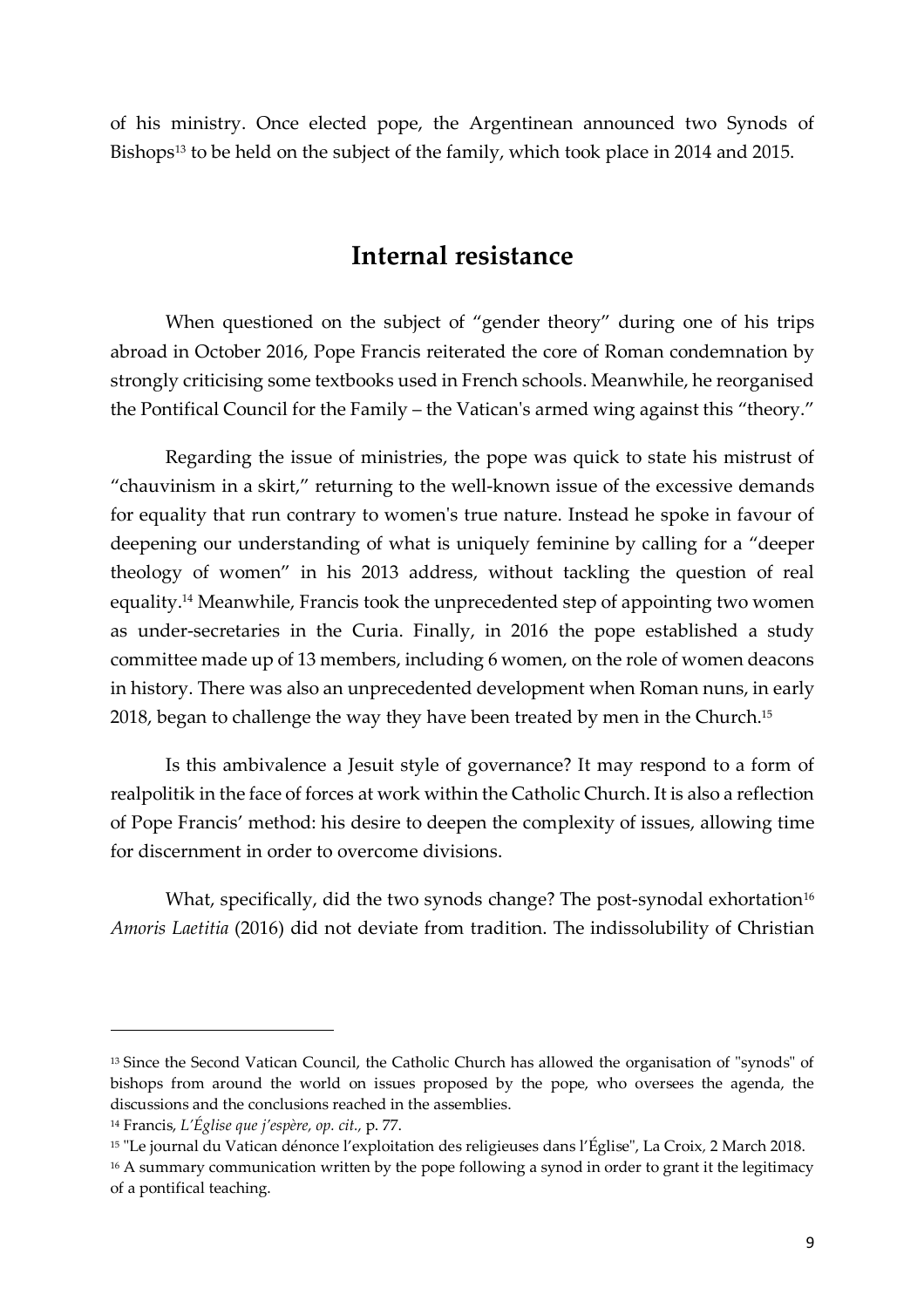marriage and the non-validity of the second civil marriage, as well as the unlawfulness of homosexual unions, were reiterated.<sup>17</sup>

However, some of his positions have undeniably opened new horizons. First of all, for divorcees who have remarried, there is now a possibility for dioceses to develop specific pathways. These allow Catholics to perform penance and once again access the sacrament of marriage. Parishes or dioceses are authorised to set up specific LGBT groups including for baptised gay couples. They are required to promote a pastoral approach based on inclusion before forming any negative judgement.

In many ways, sociology has shown that there is no religious tradition without an institution capable of keeping it alive and developing it through complex and varied processes.<sup>18</sup> Having studied changes in the Catholic tradition in a recent article, the historian Guillaume Cuchet reminds us that any institution must, in the long term, manage potential shifts and loyalty to tradition.

Starting from the idea that moments of normative resynchronisation, such as occurred during the Second Vatican Council, are actually rare in Catholicism, he analyses two necessary stages. First of all, the gap between practice and norm "*increases to the extent that a new situation develops in which a first line of deviants or innovators begins to question the reasoning behind the norm itself or the way in which it is presented.*" The second stage is when "*the Church then reshapes the theory (its doctrine) of its new (practical) hypothesis by reducing the gap that had manifested itself during the previous phase, either totally or partially*."<sup>19</sup>

Following this reasoning, one might theorise that Pope Francis has initiated such a change by legitimising, within the Church, a period of questioning of the norms. The synodal method he has adopted has resulted in a high number of formulations that, while they may be heterodox, are being expressed interrogatively. The most significant innovation surely came in autumn 2014 in two paragraphs – which were ultimately left out of the text – of a draft version of the Synod conclusions. They recognised, on the one hand, the "gifts and qualities" that homosexuals offer the community and, on the other hand, took into account "cases in which mutual support

<sup>&</sup>lt;sup>17</sup> Francis, "Amoris laetitia", a post-synodal apostolic exhortation on family love, 2016.

<sup>18</sup> Danielle Hervieu-Léger, *La Religion pour mémoire*, Paris, le Cerf, 1993.

<sup>19</sup> Guillaume Cuchet, "'Thèse' doctrinale et 'hypothèse' pastorale. Essai sur la dialectique historique du catholicisme à l'époque contemporaine", *Recherches de Science Religieuse*, 2015/4 (Vol. 103), p. 546.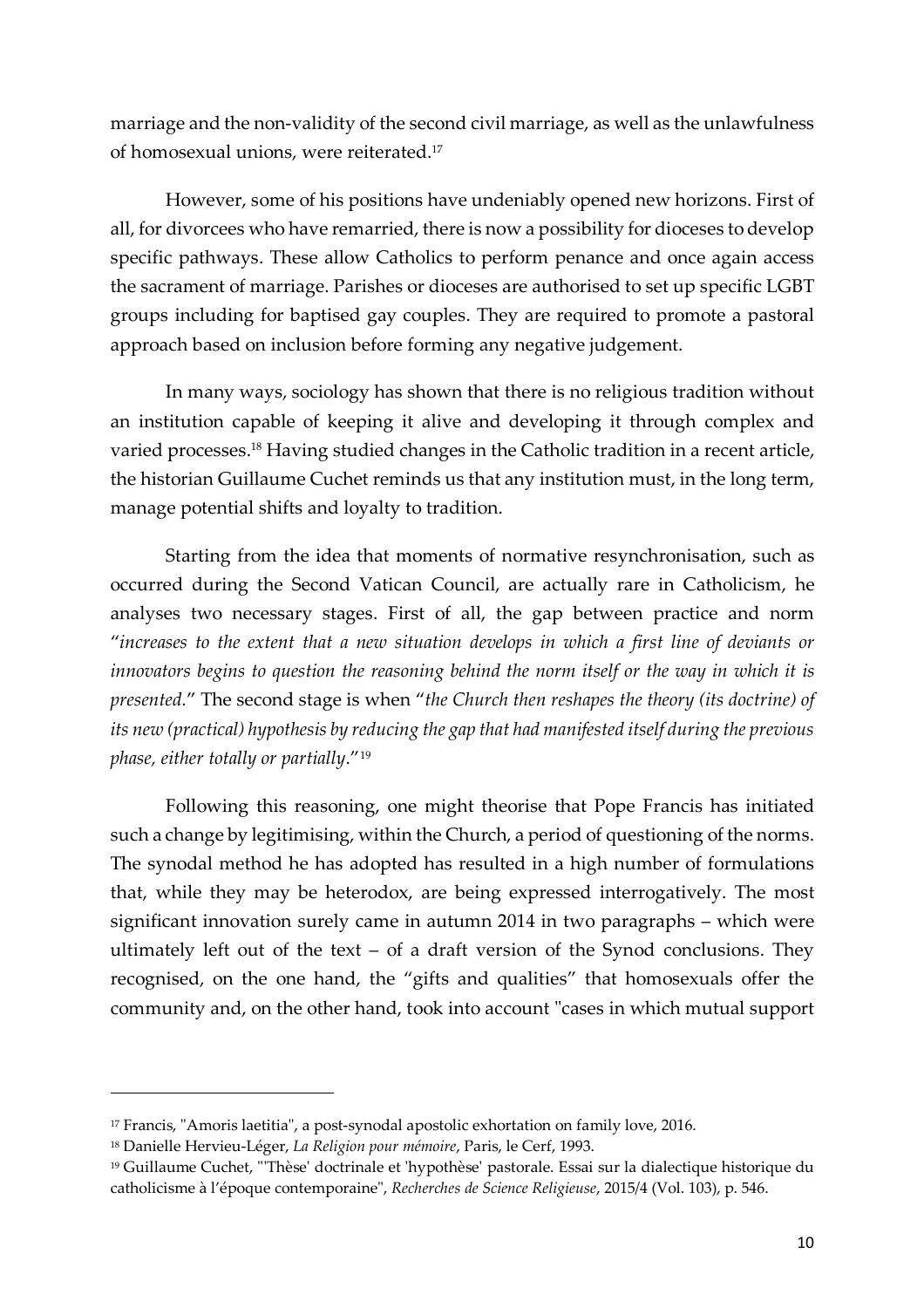and even sacrifice is a valuable asset to a couple's life."<sup>20</sup> Such statements would have been impossible under previous pontificates. Are they the prelude to tomorrow's doctrine?

The potentially transgressive nature of what Francis is accomplishing can be clearly seen from the response he draws among the status quo camp. The revolt against the pope started as soon as he took office. The American cardinal Raymond Burke, appointed by Benedict XVI in 2008, is the undisputed public leader of this opposition movement. He expressed his disapproval of the reforms at the first synod held in 2014, claiming publicly that the pope had done "a lot of damage."<sup>21</sup>

In November 2016, a specialist blogger at the Vatican revealed a letter written by four cardinals, one of whom was Raymond Burke. In the missive, the prelates cast doubt over whether the *Amoris Laetitia* was in line with traditional doctrine.<sup>22</sup> In 2017, cardinal Gerhard Ludwig Müller, who had served as Prefect of the Congregation for the Doctrine of the Faith was not reappointed. The cardinal, however, had not reached the age limit and could have continued his role. Some in the Italian media interpreted this as a layoff. Since then, the cardinal has given a number of interviews to newspapers in which he expresses his fear that a "schism" could develop, leading to doctrinal laxity.<sup>23</sup> Playing the public opinion card against the cardinal elite, Francis may have weakened his pontificate by alienating the Church executives.

Since the Second Vatican Council, however, the body of cardinals has played a key part in changing Catholicism.<sup>24</sup> No reform can go ahead without the support of the Vatican's government -the Curia - which can be likened to a court society. <sup>25</sup> Nevertheless, Francis is working hard to reform his government. The credibility of the

<sup>20</sup> Sandro Magister, "Pendant le synode et après, une porte à tambour pour les homosexuels", blog of the Italian daily newspaper la [Repubblica,](http://chiesa.espresso.repubblica.it/articolo/135090775af.html?fr=y) (website consulted on 28 January 2018).

<sup>21</sup> Nicolas Senèze, "Le pape 'a fait beaucoup de mal' au Synode, estime le cardinal Burke" ("The Pope 'did a lot of damage' at the Synod, claims Cardinal Burke"), *La Croix,* 18 October 2014.

<sup>22</sup> Sandro Magister, "Faire la clarté", blog in the Italian daily newspaper *la [Repubblica](http://chiesa.espresso.repubblica.it/articolo/135141475af.html?fr=y&refresh_ce)*, 14 November 2016, (website consulted on 5 January 2018).

<sup>23</sup> Marie Malzac, "Le cardinal Müller affirme craindre un schisme", *La Croix*, 28 November 2017.

 $24$  Hans Küng, a German theologian who made a brilliant contribution to the Council but gradually became a dissident during the 1970s and 1980s, analysed the failure of the reformist pole following John XXIII's refusal to change the Vatican's functioning: "John XXIII guarded the Curia - whose protagonists were determined to obey the reformist pope only to the extent strictly necessary and, moreover, to exercise a policy of obstruction and damage limitation in order to conserve the old power structures in place," in *Mon combat pour la liberté : mémoires*, Paris, le Cerf, 2006, p. 217.

<sup>25</sup> See for example: Laura Pettinaroli and François Jankowiaks (ed.), *Les Cardinaux entre cour et curie : une élite romaine, 1775-2015*, Rome, École française de Rome, 2017, 482 pp.